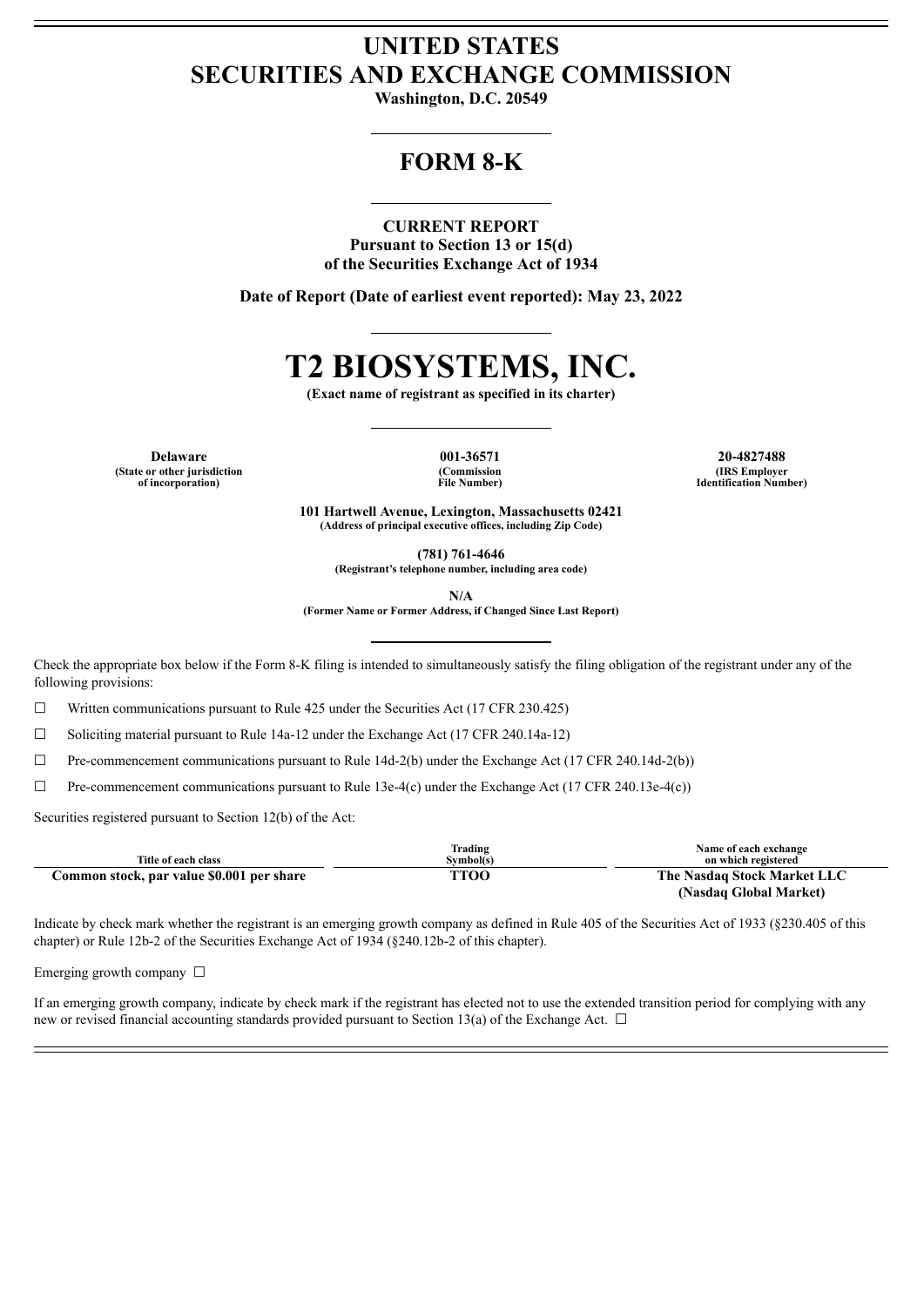### **Item 8.01 Other Events**

On April 26, 2022, the Company issued a press release announcing it had submitted an application with the FDA for Breakthrough Device Designation for the Company's T2Biothreat™ Panel. On May 23, 2022, the FDA informed the Company that the application had been denied. The Company is continuing to conduct a U.S. clinical trial for the T2Biothreat Panel, which is expected to be completed in 2022, and the Company believes the data from this trial may enable filing a submission for FDA clearance during 2022.

This current report on Form 8-K contains forward-looking statements within the meaning of the Private Securities Litigation Reform Act of 1995. All statements contained in this current report on Form 8-K that do not relate to matters of historical fact should be considered forward-looking statements, including, without limitation, statements regarding the completion of the clinical trial for the T2Biothreat Panel, timing of filing of an FDA submission, anticipated strategic priorities, product demand, commitments or opportunities, and growth expectations or targets, as well as statements that include the words "expect," "intend," "plan", "believe", "project", "forecast", "estimate," "may," "should," "anticipate," and similar statements of a future or forward looking nature. These forward-looking statements are based on management's current expectations. These statements are neither promises nor guarantees, but involve known and unknown risks, uncertainties and other important factors that may cause actual results, performance or achievements to be materially different from any future results, performance or achievements expressed or implied by the forward-looking statements, including, but not limited to, (i) any inability to (a) realize anticipated benefits from commitments, contracts or products; (b) successfully execute strategic priorities; (c) bring products to market; (d) expand product usage or adoption; (e) obtain customer testimonials; (f) accurately predict growth assumptions; (g) realize anticipated revenues; (h) incur expected levels of operating expenses; or (i) increase the number of high-risk patients at customer facilities; (ii) failure of early data to predict eventual outcomes; (iii) failure to make or obtain anticipated FDA filings or clearances within expected time frames or at all; or (iv) the factors discussed under the heading "Risk Factors" in the company's Annual Report on Form 10-K for the year ended December 31, 2021 and Quarterly Report on Form 10-Q for the quarter ended March 31, 2022, and other filings the company makes with the SEC from time to time. These and other important factors could cause actual results to differ materially from those indicated by the forward-looking statements made in this current report on Form 8- K. Any such forward-looking statements represent management's estimates as of the date of this current report on Form 8-K. While the company may elect to update such forward-looking statements at some point in the future, unless required by law, it disclaims any obligation to do so, even if subsequent events cause its views to change. Thus, no one should assume that the Company's silence over time means that actual events are bearing out as expressed or implied in such forward-looking statements. These forward-looking statements should not be relied upon as representing the company's views as of any date subsequent to the date of this current report on Form 8-K.